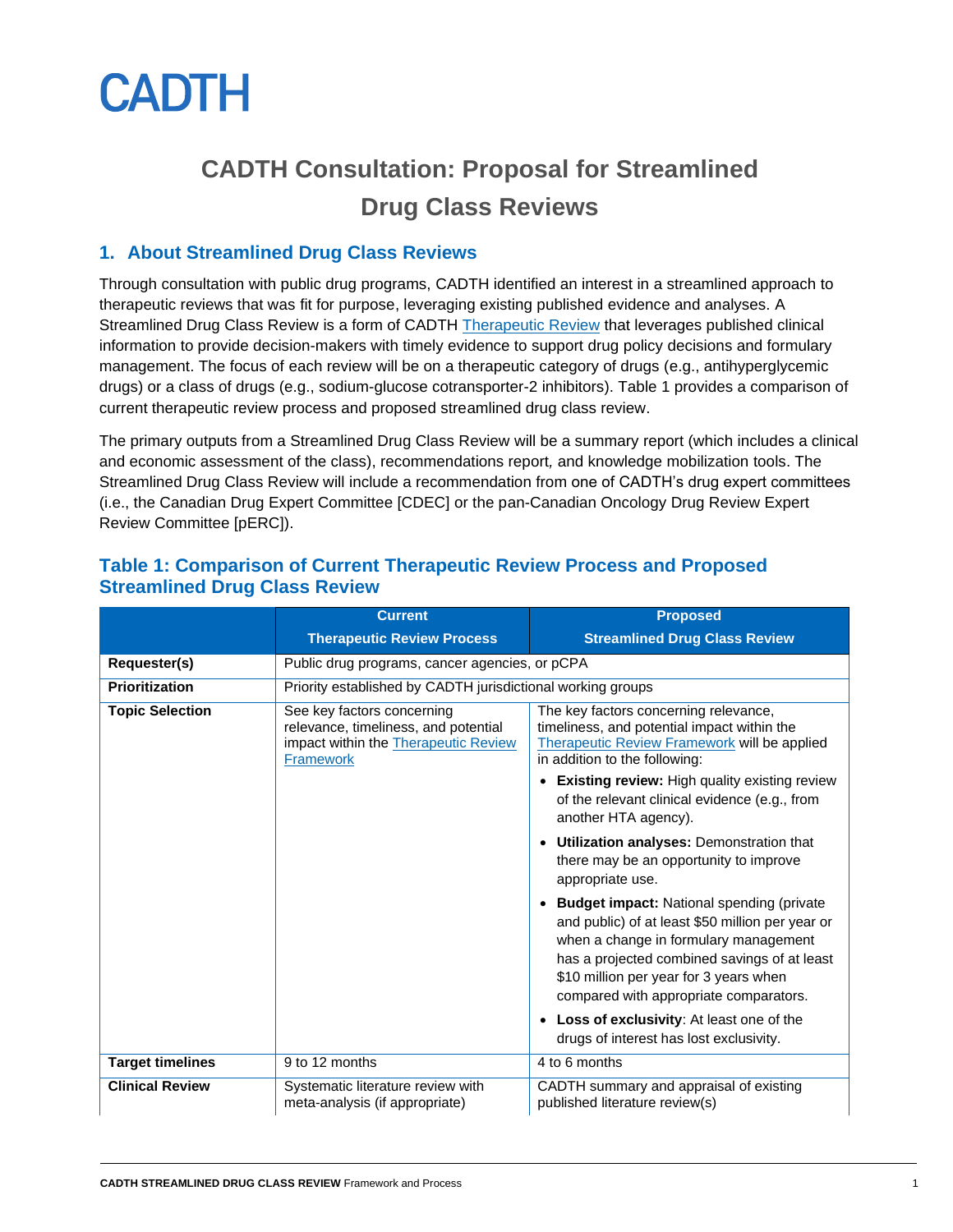

| <b>Economic Evidence</b>           | Typically includes a novel<br>pharmacoeconomic evaluation<br>conducted as part of the CADTH<br>review | Will not include a novel pharmacoeconomic<br>evaluation conducted as part of the CADTH<br>review, but may include the following:<br>a cost comparison<br>a pan-Canadian budget impact analysis<br>an economic review leveraging existing<br>published models |
|------------------------------------|-------------------------------------------------------------------------------------------------------|--------------------------------------------------------------------------------------------------------------------------------------------------------------------------------------------------------------------------------------------------------------|
| Stakeholder feedback               | Both reviews engage stakeholders in a similar manner.                                                 |                                                                                                                                                                                                                                                              |
| Recommendation<br><b>Procedure</b> | Both reviews follow the same expert committee recommendation procedures.                              |                                                                                                                                                                                                                                                              |

# **2. Target Audience and Application for Decision-Making**

Streamlined Drug Class Reviews are undertaken to inform federal, provincial, and territorial government drug programs, including those from provincial cancer agencies, administrators and health policy-makers working at regional health authorities, and staff at hospitals in Canada who make decisions about the appropriate use of, access to, or reimbursement of pharmaceuticals. Streamlined Drug Class Reviews are not meant to replace professional medical advice.

# **3. Eligibility and Topic Refinement**

The purpose of the Streamlined Drug Class Review is not to replace the CADTH Therapeutic Review, but to leverage existing published evidence where de novo meta-analyses or economic analyses are not required.

The following criteria will be assessed during the scoping phase to determine eligibility for a Streamlined Drug Class Review:

- robust published clinical evidence, which could include existing head-to-head data or high quality existing reviews of the relevant clinical evidence (e.g., from another HTA agency).
- utilization analyses demonstrating that there may be an opportunity to improve appropriate use
- national spending (private and public) of at least \$50 million per year or when a change in formulary management has a projected combined savings of at least \$10 million per year for 3 years when compared with appropriate comparators
- loss of exclusivity for 1 or several drugs in a class.

CADTH refines topics through jurisdictional working groups comprised of representatives from drug programs and clinical experts. CADTH develops a project proposal that contains an initial scoping literature search (including existing recommendations from CADTH's single drug review programs for drugs to be included for review, if applicable), discussions with the jurisdictional representatives, and consideration of factors such as relevance, timeliness, and potential impact (Table 2 of [Therapeutic Review](https://www.cadth.ca/therapeutic-review-framework) procedures). Public drug programs review the proposals and establish the priority of the Streamlined Drug Class Review topics.

# **4. Transparency and Stakeholder Engagement**

If a topic is supported across jurisdictions, a project scoping document is posted on the CADTH website for 10 business days for stakeholder feedback (i.e., the public, patients, health care providers, and pharmaceutical companies). The scoping document will outline the policy questions, research questions, selection criteria,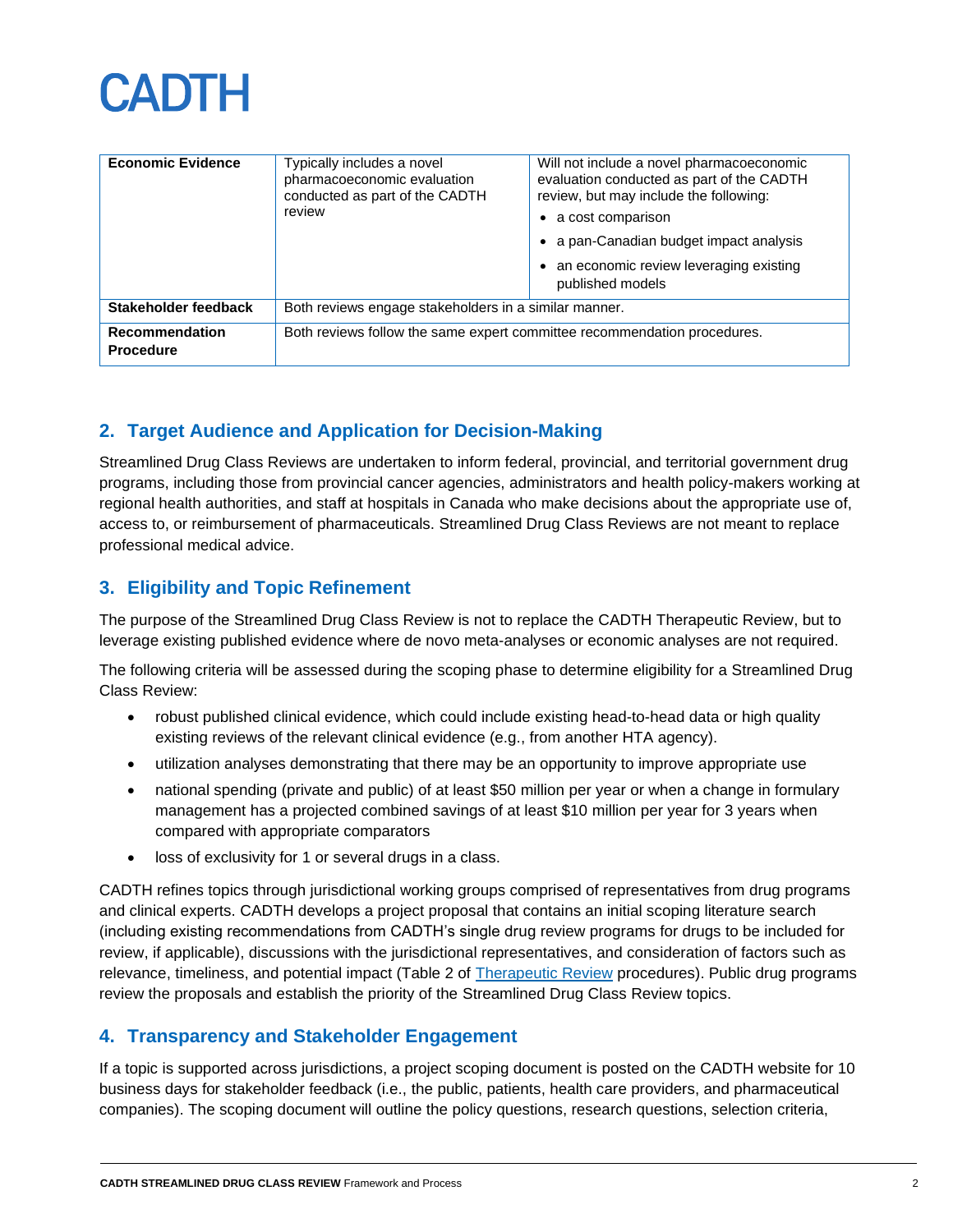

included studies (to be summarized and appraised in the review), methodology, and search strategy. The literature search will be conducted in accordance with the Therapeutic Review framework [\(section 4.2.2\)](https://www.cadth.ca/therapeutic-review-framework). While notice of the proposed review is posted on the CADTH website, affected manufacturers and stakeholders, including patient groups, may be notified directly by CADTH. Stakeholders may comment on the proposed project scope or share concerns with the list of included studies. All feedback is reviewed by CADTH and is used to finalize the scope of the review. Based on stakeholder feedback, CADTH refines the proposed project scope document and obtains final advice from the public drug programs on whether to proceed.

To support and encourage patient groups to participate, groups are invited to a teleconference with CADTH staff early in the process. During the teleconference, the project is described, expectations are identified, and possibilities for patient group involvement in the project are discussed.

CADTH notifies interested parties that a Streamlined Drug Class Review has been initiated and outlines target dates for providing feedback by posting a notice to the [Calls for Feedback](https://www.cadth.ca/stakeholder-feedback) webpage and issuing an email to subscribers of the CADTH E-Alert service. Instructions on providing feedback are included with every notification. In the Streamlined Drug Class Review process, stakeholder feedback is solicited at the following stages:

- proposed project scope
- draft summary report
- draft recommendations report
- proposed revisions to existing recommendations from CADTH's single drug review programs (if applicable).

Streamlined Drug Class Review reports are posted on the CADTH website for anyone to access and review, although in exceptional circumstances, embargo periods may be considered.

# **5. Target Timelines**

After the project protocol and the list of included studies are finalized, the typical time frame for development of the expert committee recommendations is 4 to 6 months. Exact timelines are determined by CADTH in consultation with the jurisdictions. Throughout the Streamlined Drug Class Review project, CADTH provides multiple opportunities for stakeholder engagement, allowing 10 business days for stakeholder feedback.

# **6. Research Phase**

CADTH aims to conduct its streamlined reviews in the most efficient manner. CADTH will include equity, diversity, and inclusion considerations in the evidence and input collected as part of the research phase. The largest differentiation between Therapeutic Reviews and Streamlined Drug Class Reviews relates to the review of clinical and economic evidence (described as follows).

#### **6.1 Research Protocol**

The list of included publications is incorporated in the initial scoping document posted for stakeholder feedback. Input on the included publications is obtained from expert committee discussants and clinical experts. Input includes, but is not limited to, assisting in the development of research questions, identifying relevant outcomes, identifying subgroups of potential interest, and identifying any methodological weaknesses of the included publications. Once finalized, the project protocol is posted on [the](http://www.cadth.ca/) CADTH website for informational purposes.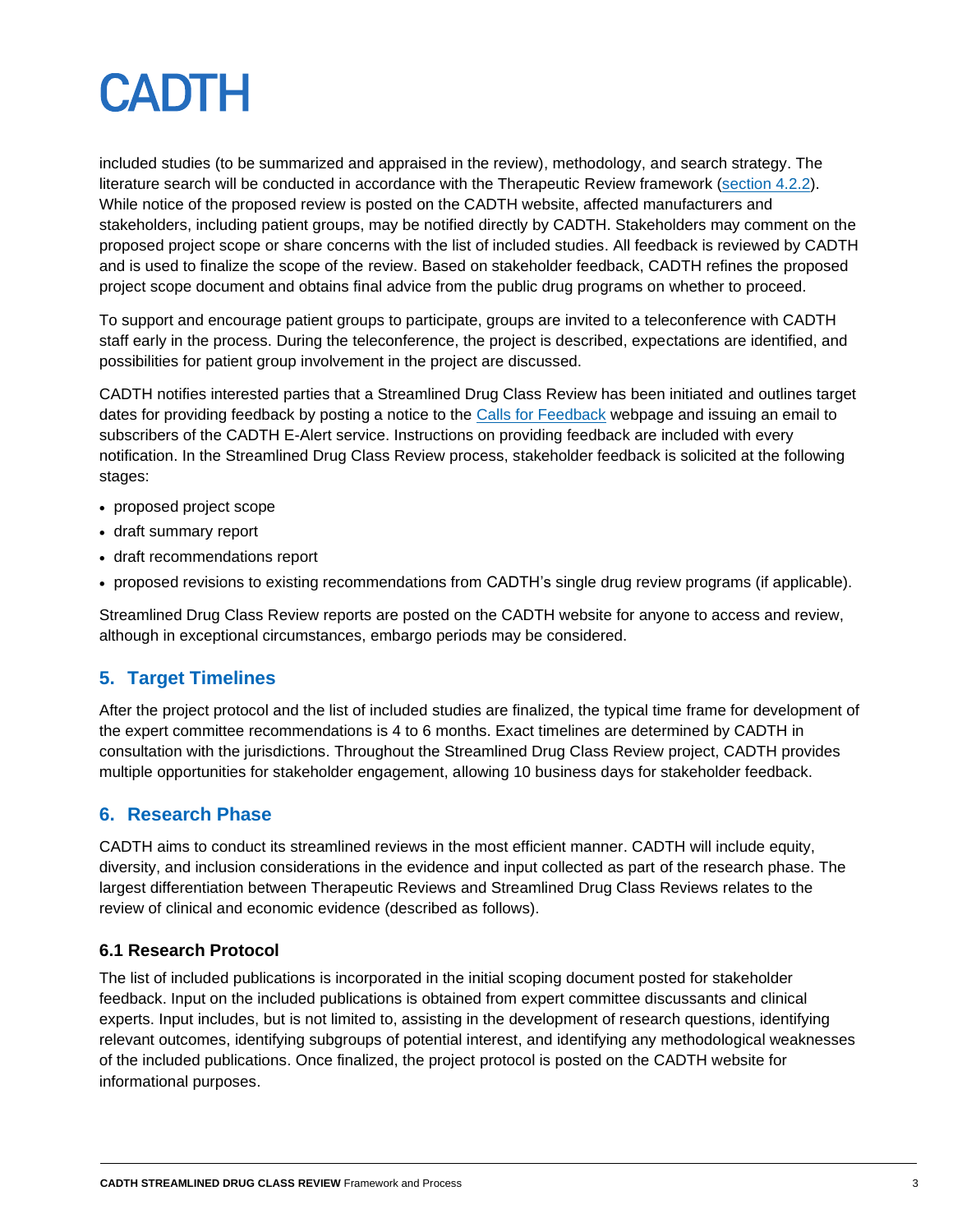# **CADTH**

#### **6.2 Included Studies**

The list of included studies incorporated in the final summary report may be revised if additional information is provided following stakeholder feedback. The primary evidence evaluated for possible inclusion in a Streamlined Drug Class Review is retrieved from publicly available scientific research sources, such as peerreviewed scientific journals and grey literature sources. Sources of evidence include:

- health technology assessments
- systematic reviews
- network meta-analyses
- conference abstracts
- clinical guidelines
- comments, newspaper articles, editorials, and letters are excluded, as are systematic reviews where all applicable studies are captured in a more recent and comprehensive review.

Stakeholders are given the option of identifying and providing unpublished data for consideration in the Streamlined Drug Class Reviews on the condition that, if used, it will be included in publicly available reports and documents related to the review.

#### **6.3 Patient Group Input**

Patient group input will occur as described in section 4.2.3 of the *[Therapeutic Review Framework.](https://www.cadth.ca/therapeutic-review-framework)*

#### **6.4 Review of Clinical Evidence**

A Streamlined Drug Class Review leverages published meta-analyses rather than having CADTH conduct a de novo meta-analysis. Included publications are critically appraised by CADTH based on the best available methods, and a summary of the collective findings are presented in the summary report. Clinical guidelines are also presented in the summary report.

#### **6.5 Review of Economic Evidence**

Streamlined Drug Class Reviews will not include de novo cost-utility analyses. When applicable, the economic review may leverage existing published models or economic models from previous CADTH Therapeutic Reviews. If appropriate, the review may include a cost comparison and a pan-Canadian budget impact analysis completed in accordance with [CADTH's existing reimbursement review procedures.](https://www.cadth.ca/sites/default/files/Drug_Review_Process/CADTH_Drug_Reimbursement_Review_Procedures.pdf)

#### **6.6 Drafting the Summary Report**

The CADTH review team prepares a draft report that combines both the clinical and economic evidence and analyses. As many Streamlined Drug Class Reviews will be conducted when a class of drugs has lost, or will be losing data exclusivity, the summary report may include a CADTH Optimal Use 360 that CADTH has conducted in the therapeutic area to summarize existing products. CADTH products may include a summary of Horizon Scan Bulletins on emerging drugs in the therapeutic area, an Environmental Scan Bulletin to assess the policy and regulatory landscape (e.g., national regulatory, exclusivity, and reimbursement status), or utilization analyses based on public and/or private data.

The draft summary report is posted for feedback on the CADTH website and forwarded to targeted stakeholders (e.g., affected manufacturers and patient groups), and stakeholders are invited to provide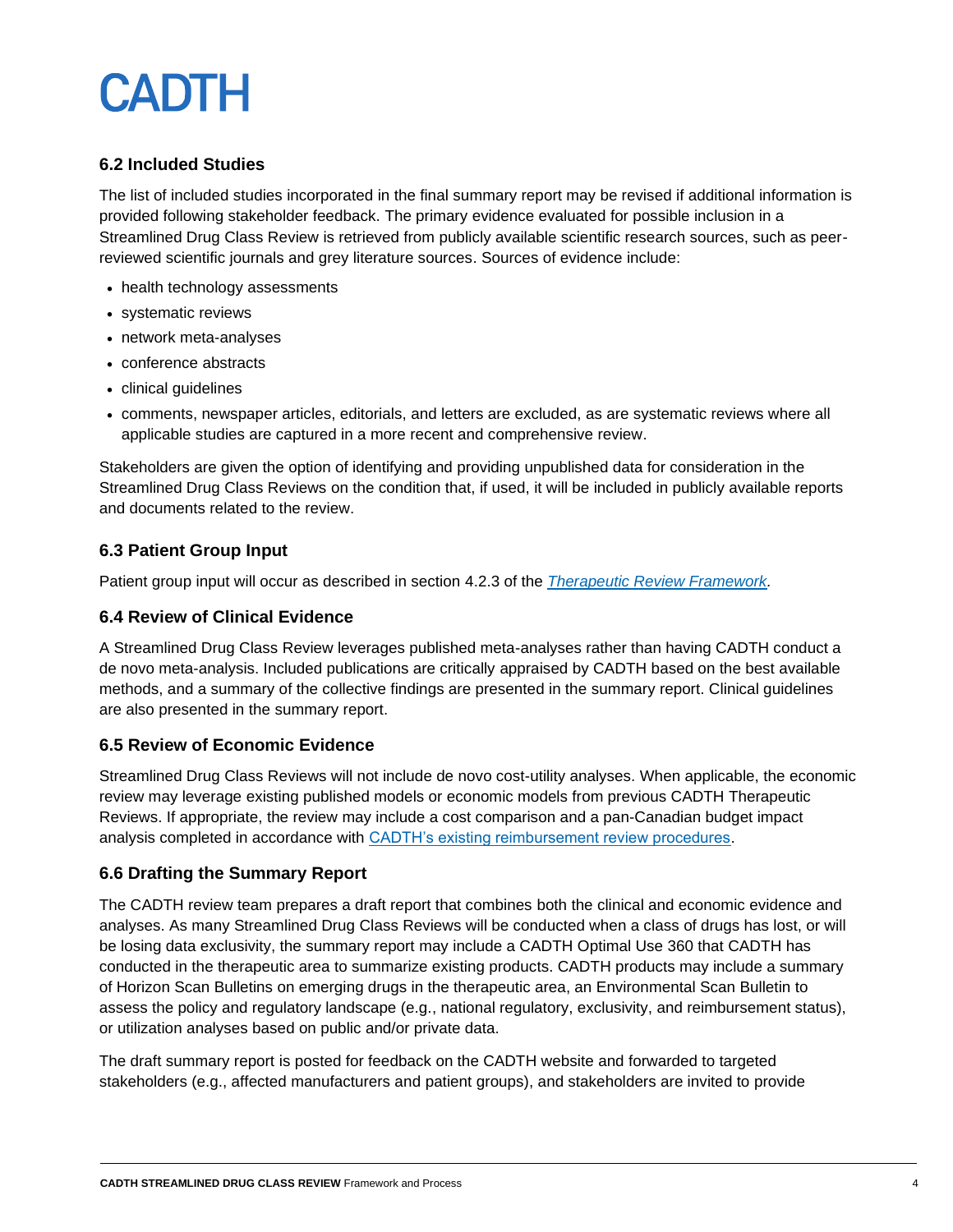# **CADTH**

comments. The time allotted for comments is 10 business days. The stakeholder feedback is then reviewed, and the report is revised based on the feedback (as required).

# **7. Recommendation Phase**

#### **7.1 Draft Recommendations**

At the first meeting, the expert committee discusses the summary report and whether any changes are necessary. The committee hears presentations of the input from patients and caregivers, clinical and economic evidence, input from clinical experts, and implementation considerations at the jurisdictional level. All committee members can ask questions or make comments. Stakeholder feedback on the draft summary report is shared and discussed. Clinical experts involved in the Streamlined Drug Class Review are available to answer questions and to comment on the evidence presented. There are 2 primary objectives of this meeting:

- to develop draft recommendations or advice to address the policy and research questions that were raised by the public drug programs at the outset of the Streamlined Drug Class Review process
- to propose revisions to existing recommendations from CADTH's reimbursement review process (if applicable, based on the outcome of the Streamlined Drug Class Review)

The recommendations report summarizes the recommendations and/or advice, the reasons for the recommendations, patient perspectives, the clinical and economic evidence that was discussed, and the research gaps that were identified by the committee. The draft recommendations report and a document summarizing the committee's proposed revisions to any existing CADTH reimbursement recommendations (if applicable) are posted on the CADTH website for stakeholder feedback for a period of 10 business days. at this time, the final summary report is also posted for informational purposes.

#### **7.2. Final Recommendations**

CADTH and the expert committee discussants meet to review the stakeholder feedback. The discussants prepare a report that includes responses to stakeholder feedback on the recommendations and/or advice statement, and the proposed final statement. The discussants' report and stakeholder feedback are presented to the expert committee along with a revised statement, and a discussion is held on feedback and revisions. the expert committee then finalizes the recommendations and/or advice statements. a summary of the feedback considered is included within the final recommendations report.

#### **7.3 Revised CADTH Reimbursement Recommendations**

If required, revised recommendations will be issued in accordance with the procedures for reassessment through the CADTH therapeutic review process.